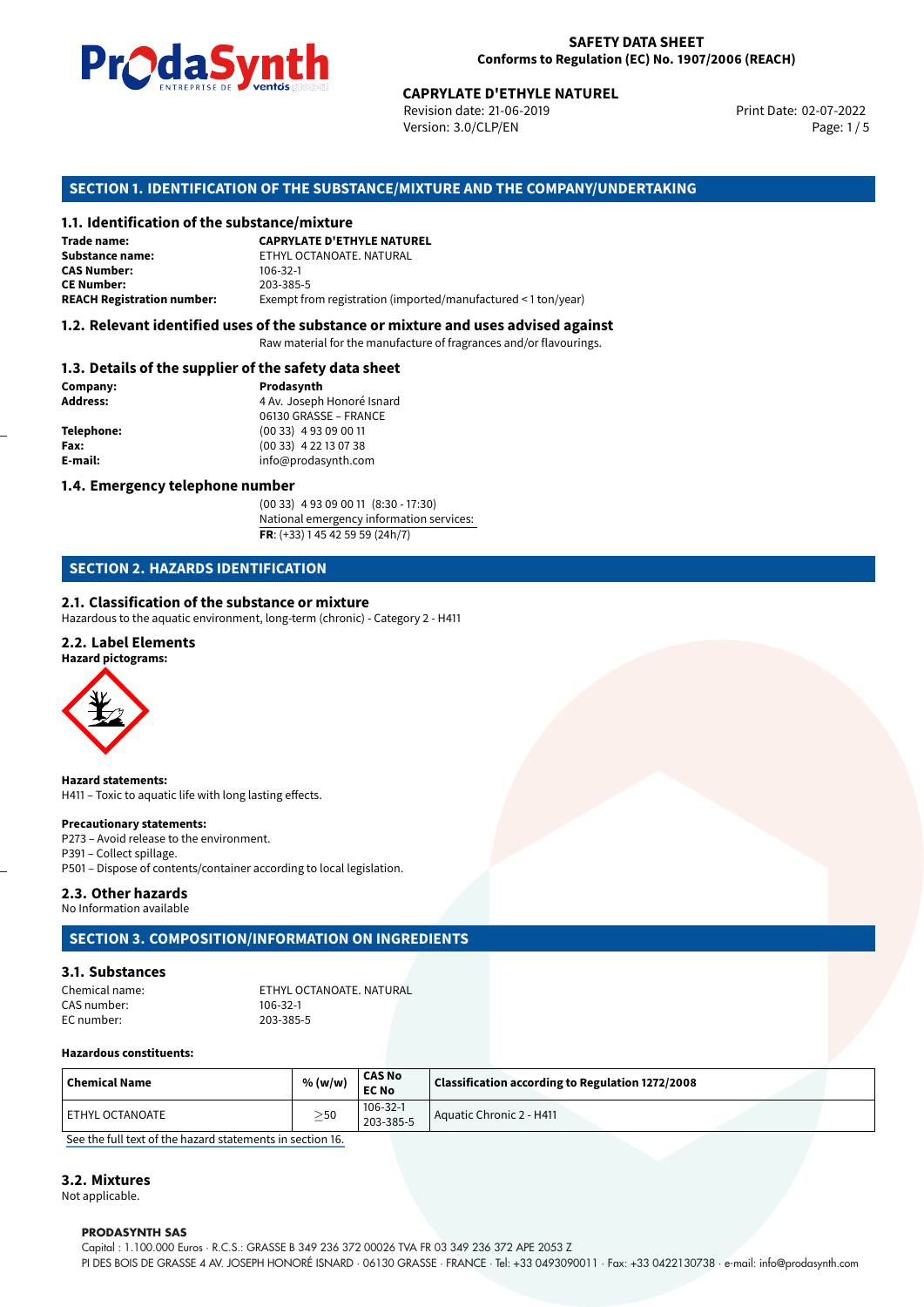

Revision date: 21-06-2019 Version: 3.0/CLP/EN Page: 2 / 5

#### **SECTION 4. FIRST-AID MEASURES**

#### **4.1. Description of necessary first aid measures**

| Ingestion:    | Rinse mouth with water.<br>Obtain medical advice.                                                                                                    |
|---------------|------------------------------------------------------------------------------------------------------------------------------------------------------|
|               | Keep at rest. Do not induce vomiting.                                                                                                                |
| Eye contact:  | In case of contact with eyes, rinse immediately with plenty of water for at least 15 minutes and seek medical advice.                                |
| Inhalation:   | Remove person to fresh air and keep at rest.<br>Seek immediate medical advice.                                                                       |
| Skin contact: | Take off immediately all contaminated clothing.<br>Thoroughly wash affected skin with soap and water.<br>Seek medical attention if symptoms persist. |

#### **4.2. Most important symptoms and effects, both acute and delayed** No information available.

### **4.3. Indication of any immediate medical attention and special treatment needed**

No information available.

#### **SECTION 5. FIRE-FIGHTING MEASURES**

#### **5.1. Extinguishing Media**

Water spray, carbon dioxide, dry chemical powder or appropriate foam. For safety reasons do not use full water jet.

#### **5.2. Special hazards arising from the substance or mixture**

Known or Anticipated Hazardous Products of Combustion: Emits toxic fumes under fire conditions.

#### **5.3. Advice for firefighters**

High temperatures can lead to high pressures inside closed containers. Avoid inhalation of vapors that are created. Use appropriate respiratory protection. Do not allow spillage of fire to be poured into drains or watercourses. Wear self-contained breathing apparatus and protective clothing.

#### **SECTION 6. ACCIDENTAL RELEASE MEASURES**

#### **6.1. Personal precautions, protective equipment and emergency procedures**

Evacuate surronding areas. Ensure adequate ventilation. Keep unnecessary and unprotected personnel from entering. Do not breathe vapor/spray. Avoid contact with skin and eyes. Information regarding personal protective measures: see section 8.

#### **6.2. Environmental precautions**

To avoid possible contamination of the environment, do not discharge into any drains, surface waters or groundwaters.

#### **6.3. Methods and materials for containment and cleaning up**

Cover with an inert, inorganic, non-combustible absorbent material (e.g. dry-lime, sand, soda ash). Place in covered containers using non-sparking tools and transport outdoors. Avoid open flames or sources of ignition (e.g. pilot lights on gas hot water heater). Ventilate area and wash spill site after material pickup is complete.

#### **6.4. Reference to other sections**

Information regarding exposure controls, personal protection and disposal considerations can be found in sections 8 and 13.

#### **SECTION 7. HANDLING AND STORAGE**

#### **7.1. Precautions for safe handling**

Do not store or handle this material near food or drinking water. Do not smoke. Avoid contact with the eyes, skin and clothing. Wear protective clothing and use glasses. Observe the rules of safety and hygiene at work. Keep in the original container or an alternative made from a compatible material.

#### **7.2. Conditions for safe storage, including any incompatibilities**

Store in tightly closed and preferably full containers in a cool, dry and ventilated area, protected from light. Keep away from sources of ignition (e.g. hot surfaces, sparks, flame and static discharges). Keep away from incompatible materials (see section 10).

#### **7.3. Specific end use(s)**

No information available.

#### **PRODASYNTH SAS**

Capital : 1.100.000 Euros · R.C.S.: GRASSE B 349 236 372 00026 TVA FR 03 349 236 372 APE 2053 Z PI DES BOIS DE GRASSE 4 AV. JOSEPH HONORÉ ISNARD · 06130 GRASSE · FRANCE · Tel: +33 0493090011 · Fax: +33 0422130738 · e-mail: info@prodasynth.com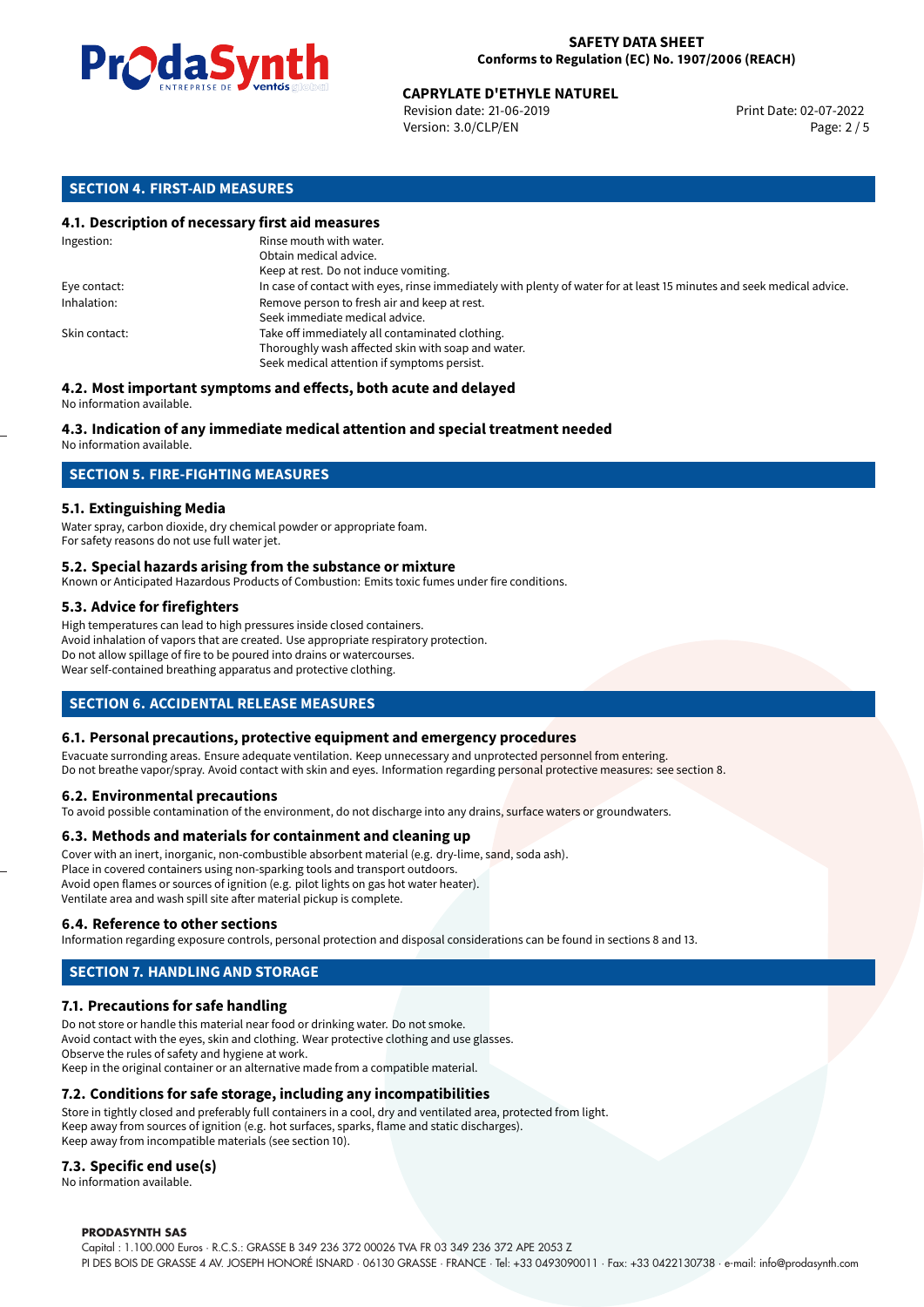

Revision date: 21-06-2019 Version: 3.0/CLP/EN Page: 3 / 5

#### **SECTION 8. EXPOSURE CONTROLS AND PERSONAL PROTECTION**

#### **8.1. Control parameters**

Components with occupational exposure limits: None known.

#### **8.2. Exposure controls**

| Appropriate engineering controls: | Measures should be taken to prevent materials from being splashed into the body.                                                            |
|-----------------------------------|---------------------------------------------------------------------------------------------------------------------------------------------|
|                                   | Provide adequate ventilation, according to the conditions of use. Use a mechanical exhaust if required.                                     |
| Eye/Face protection:              | Chemical safety goggles are recommended. Wash contaminated goggles before reuse.                                                            |
| Hand Protection:                  | Chemical-resistant gloves are recommended. Wash contaminated gloves before reuse.                                                           |
| Body protection:                  | Personal protective equipment for the body should be selected based on the task being performed and the risks<br>involved.                  |
| <b>Respiratory Protection:</b>    | In case of insufficient ventilation, use suitable respiratory equipment.                                                                    |
| Environmental exposure controls:  | Emissions from ventilation or process equipment should be checked to ensure they comply with environmental<br>protection legislation.       |
|                                   | In some cases, filters or engineering modifications to the process equipment will be necessary to reduce emissions to<br>acceptable levels. |

#### **SECTION 9. PHYSICAL AND CHEMICAL PROPERTIES**

#### **9.1. Information on basic physical and chemical properties**

| Appearance:                            | Liquid       |
|----------------------------------------|--------------|
| Colour:                                | Confo        |
| Odour:                                 | Confo        |
| Odour theshold:                        | Not de       |
| pH:                                    | Not de       |
| Melting point/freezing point:          | Not de       |
| Boling point/boiling range:            | $207 - 2$    |
| Flash point:                           | 85 °C        |
| Evaporation rate:                      | Not de       |
| Flammability:                          | Not de       |
| Lower flammability/Explosive limit:    | Not de       |
| Upper flammability/Explosive limit:    | Not de       |
| Vapour pressure:                       | Not de       |
| Vapour Density:                        | Not de       |
| Density:                               | $0,86 -$     |
| Relative density:                      | $0,86 -$     |
| Water solubility:                      | <b>INSOL</b> |
| Solubility in other solvents:          | SOLUE        |
| Partition coefficient n-octanol/water: | Not de       |
| Auto-ignition temperature:             | Not de       |
| Decomposition temperature:             | Not de       |
| Viscosity, dynamic:                    | Not de       |
| Viscosity, kinematic:                  | Not de       |
| Explosive properties:                  | Not de       |
| Oxidising properties:                  | Not de       |

#### Conforms to standard Conforms to standard Not determined Not determined Not determined  $207 - 209$ Not determined Not determined Not determined Not determined Not determined Not determined Density: 0,86*−*0,87 g/mL (20ºC) Relative density: 0,86*−*0,87 (20ºC) **INSOLUBLE IN WATER** SOLUBLE IN ETHANOL Not determined Not determined Not determined Not determined Not determined Not determined Not determined

#### **9.2. Additional information** No information available.

#### **SECTION 10. STABILITY AND REACTIVITY**

#### **10.1. Reactivity**

No hazardous reactions if stored and handled as prescribed/indicated.

#### **10.2. Chemical stability**

The product is stable if stored and handled as prescribed/indicated.

#### **10.3. Possibility of hazardous reactions**

No hazardous reactions if stored and handled as prescribed/indicated.

#### **10.4. Conditions to Avoid**

Conditions to Avoid: Excessive heat, flame or other ignition sources.

#### **PRODASYNTH SAS**

Capital : 1.100.000 Euros · R.C.S.: GRASSE B 349 236 372 00026 TVA FR 03 349 236 372 APE 2053 Z PI DES BOIS DE GRASSE 4 AV. JOSEPH HONORÉ ISNARD · 06130 GRASSE · FRANCE · Tel: +33 0493090011 · Fax: +33 0422130738 · e-mail: info@prodasynth.com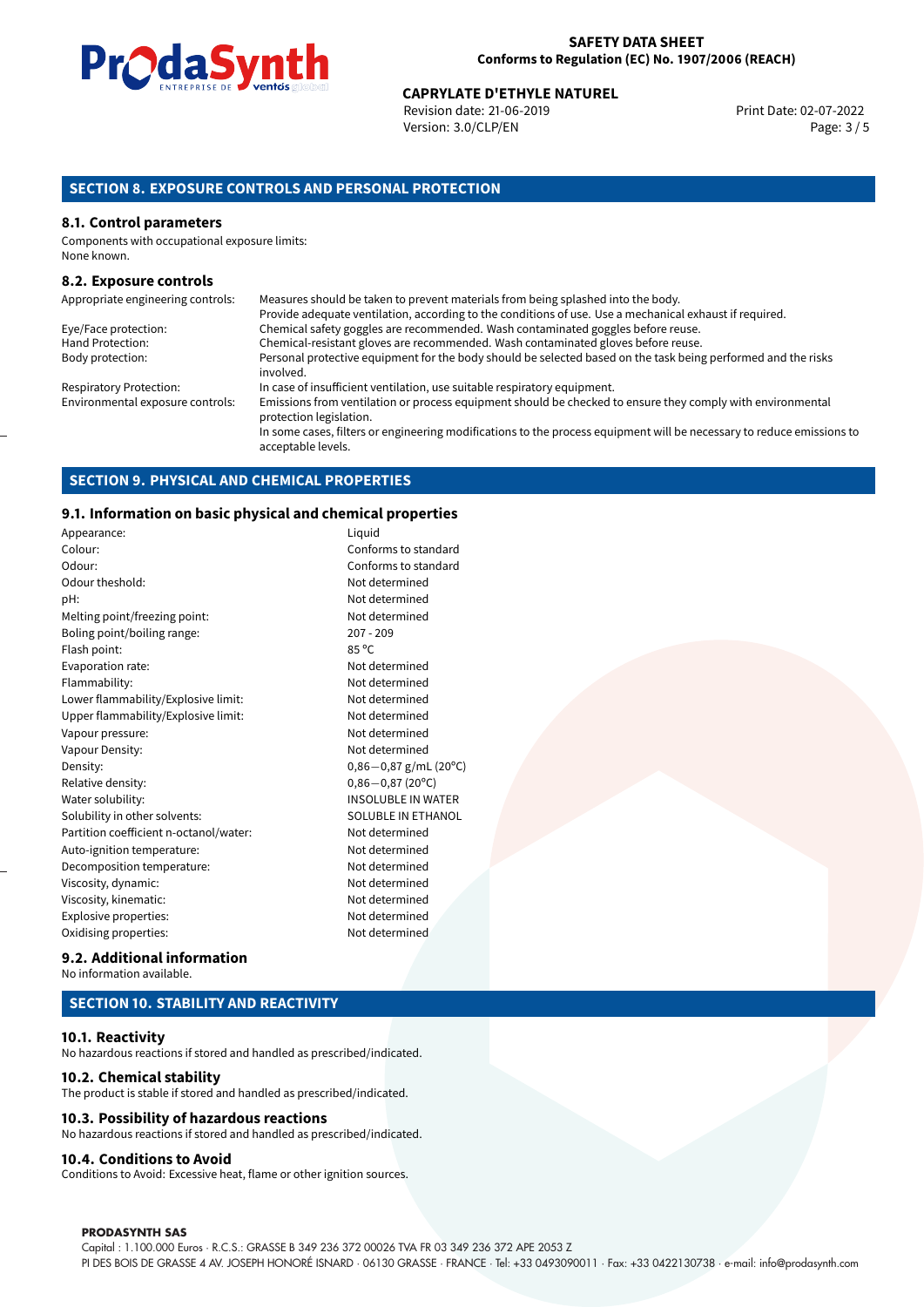

Revision date: 21-06-2019 Version: 3.0/CLP/EN Page: 4 / 5

#### **10.5. Incompatible materials**

Avoid contact with strong acids and bases and oxidizing agents.

#### **10.6. Hazardous decomposition products**

During combustion may form carbon monoxide and unidentified organic compounds.

#### **SECTION 11. TOXICOLOGICAL INFORMATION**

#### **11.1. Information on toxicological effects**

| <b>Acute toxicity</b>                    | Based on the data available, the criteria for classification are not met. |
|------------------------------------------|---------------------------------------------------------------------------|
| <b>Skin corrosion/irritation</b>         | Based on the data available, the criteria for classification are not met. |
| Serious eye damage/irritation            | Based on the data available, the criteria for classification are not met. |
| <b>Respiratory or skin sensitisation</b> | Based on the data available, the criteria for classification are not met. |
| <b>Germ cell mutagenicity</b>            | Based on the data available, the criteria for classification are not met. |
| Carcinogenicity                          | Based on the data available, the criteria for classification are not met. |
| <b>Reproductive toxicity</b>             | Based on the data available, the criteria for classification are not met. |
| <b>STOT-single exposure</b>              | Based on the data available, the criteria for classification are not met. |
| <b>STOT-repeated exposure</b>            | Based on the data available, the criteria for classification are not met. |
| <b>Aspiration hazard</b>                 | Based on the data available, the criteria for classification are not met. |

#### **SECTION 12. ECOLOGICAL INFORMATION**

#### **12.1. Toxicity**

**Assessment:** Toxic to aquatic life with long lasting effects. **Experimental/calculated data:** No information available.

#### **12.2. Degradability**

No information available.

#### **12.3. Bioaccumulative potential**

No information available.

#### **12.4. Soil mobility**

No information available.

#### **12.5. Results of PBT and vPvB assessment**

No information available.

#### **12.6. Other adverse effects**

See also sections 6, 7, 13 and 15 Do not allow to get into waste water or waterways.

#### **SECTION 13. DISPOSAL CONSIDERATIONS**

#### **13.1. Waste treatment methods**

Dispose of in accordance with national and local environmental regulations.

#### **SECTION 14: TRANSPORT INFORMATION**

|                                  | <b>ADR/RID/ADN</b>               | <b>IMDG</b>                      | <b>IATA-ICAO</b>                 |
|----------------------------------|----------------------------------|----------------------------------|----------------------------------|
| 14.1. UN Number                  | UN3082                           | <b>UN3082</b>                    | UN3082                           |
| 14.2. UN Proper Shipping Name    | ENVIRONMENTALLY HAZARDOUS        | ENVIRONMENTALLY HAZARDOUS        | ENVIRONMENTALLY HAZARDOUS        |
|                                  | SUBSTANCE, LIQUID, N.O.S. (ETHYL | SUBSTANCE, LIQUID, N.O.S. (ETHYL | SUBSTANCE, LIQUID, N.O.S. (ETHYL |
|                                  | OCTANOATE, NATURAL)              | OCTANOATE, NATURAL)              | OCTANOATE, NATURAL)              |
| 14.3. Transport Hazard Class(es) |                                  |                                  |                                  |
| 14.4. Packing Group              | Ш                                | $\mathbf{III}$                   | Ш                                |
| 14.5. Environmental hazards      | Yes                              | Yes                              | Yes                              |
| <b>Additional information</b>    |                                  |                                  |                                  |

#### **14.6 Special precautions for user**

None known

#### **PRODASYNTH SAS**